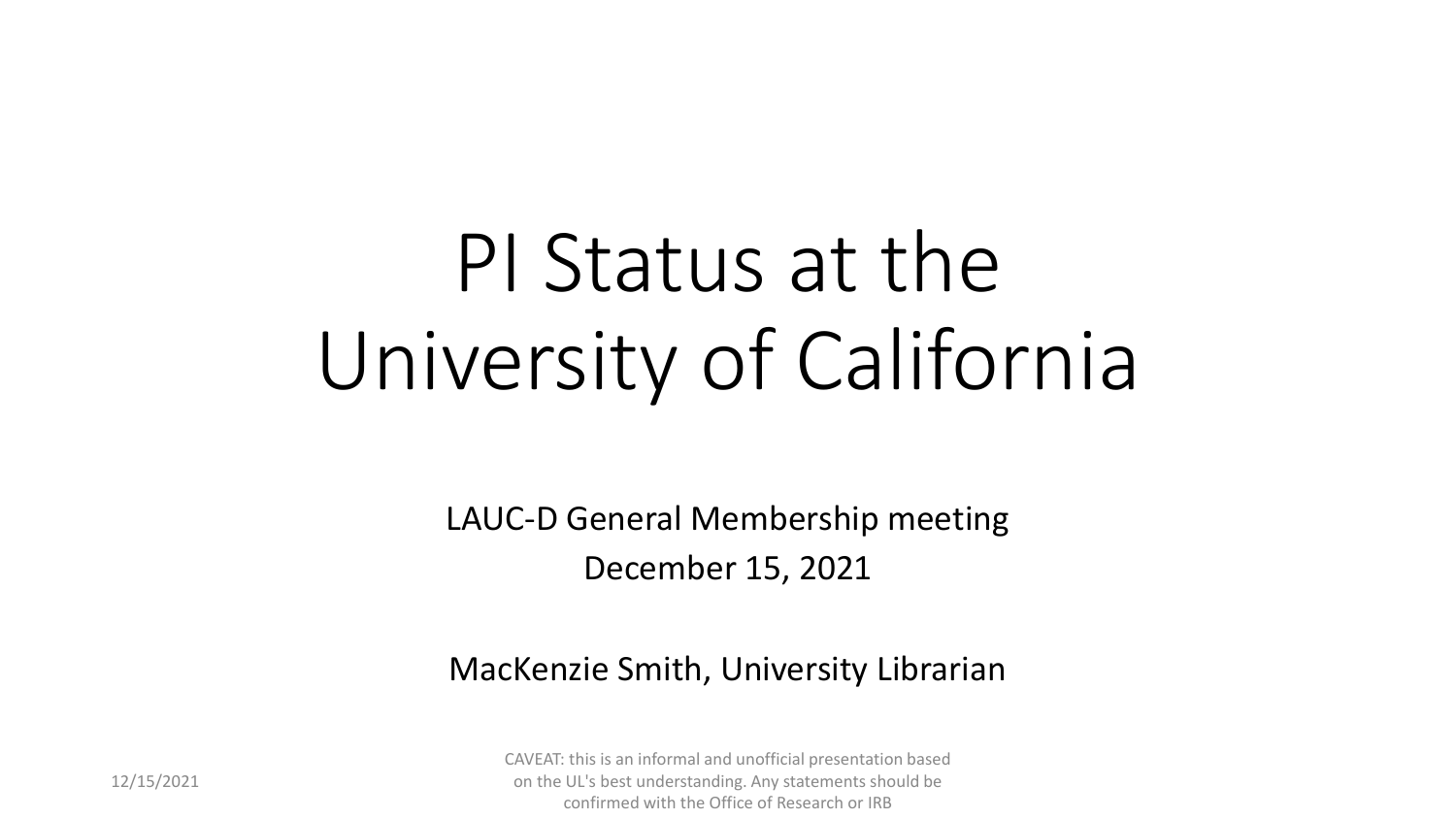### What is a Principal Investigator (PI)?

*At UC Davis, the individual responsible for the design, scientific conduct, administrative conduct and reporting of a research, training or public service project supported by extramural funding is known as the principal investigator (PI) and sometimes as the project director. The PI must personally participate in the project to a significant degree. A person who is not actually making a significant contribution to the subject project or research may not be designated as a PI.*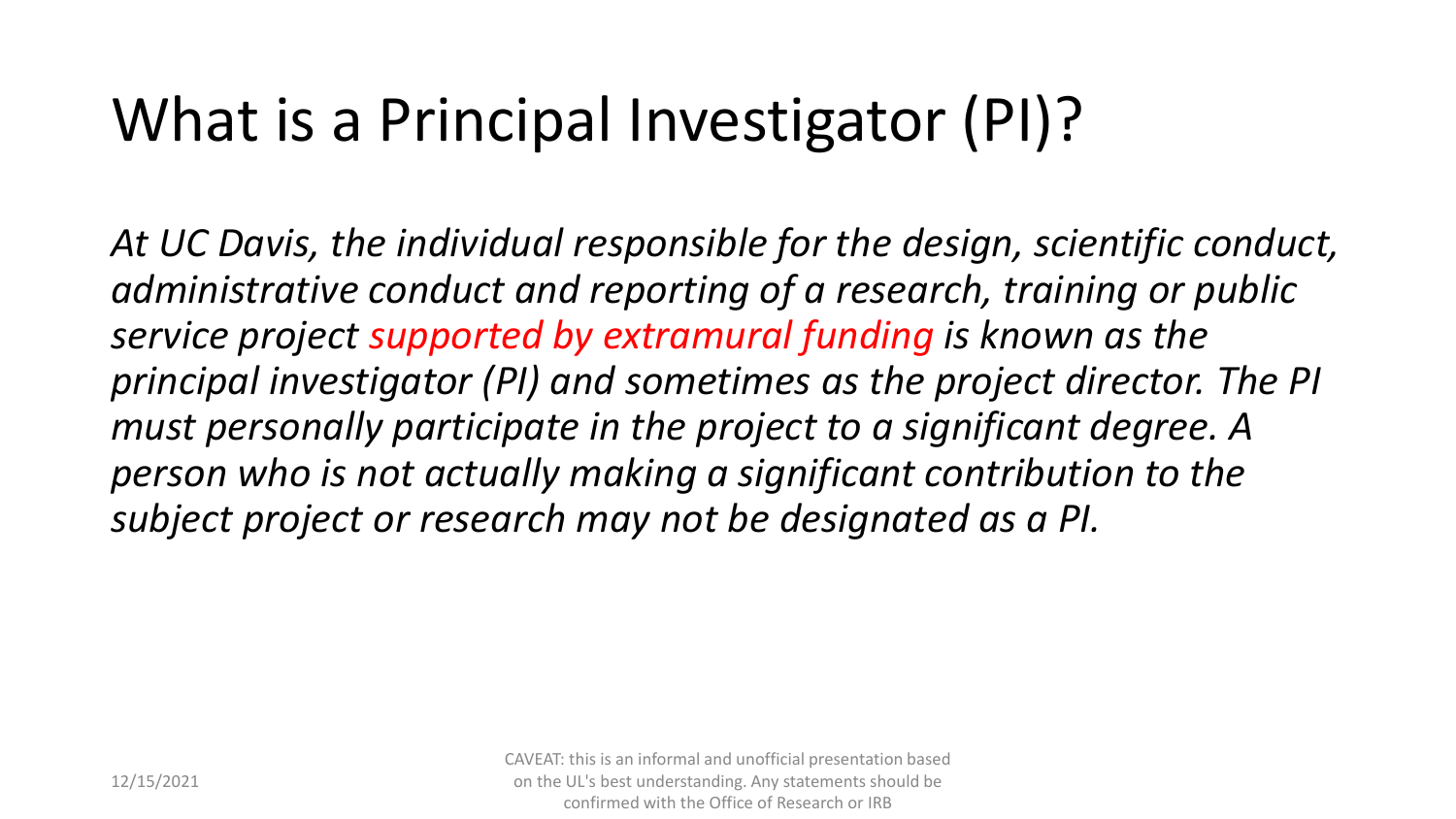#### Who can be a PI at UC Davis?

- To be eligible to hold the designation of PI on a project, the faculty member must work at least 50 percent of full time in any combination of the following six appointments:
	- Members of the Academic Senate, including emeriti
	- Appointees in the Agronomist series, including emeriti
	- Appointee in the Adjunct Professor series at 50 percent or more of full time
	- Appointee in the Clinical Professor series at 50 percent or more of full time
	- Appointee in the Professional Researcher series at 50 percent or more of full time
	- Appointee in the Cooperative Extension Specialist series at 50 percent or more of full time
	- A combination of any of the above appointments that total 50 percent or more of full time
- UL, as a member of the Academic Senate, has ex officio PI status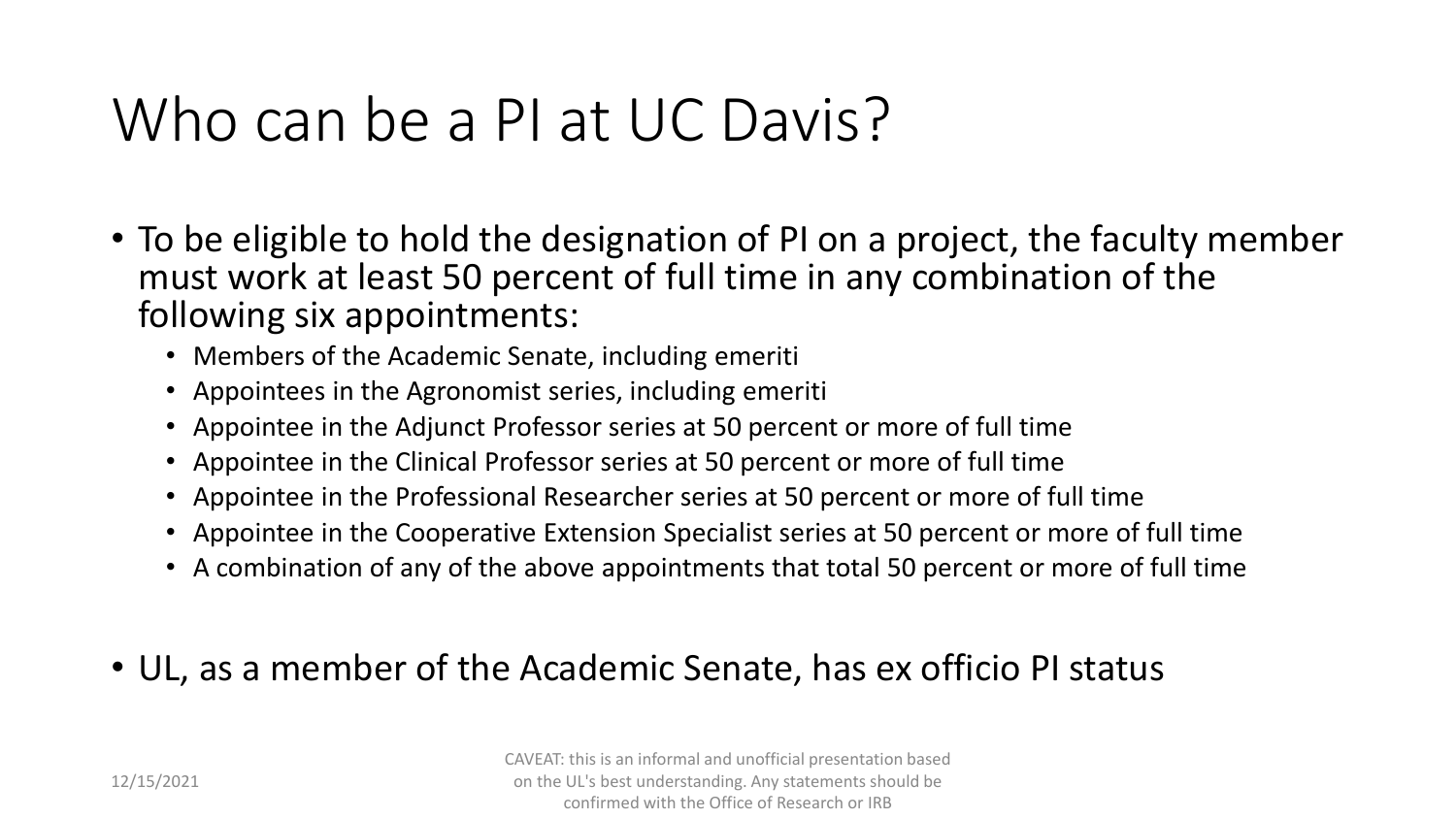## What are the PI's Responsibilities?

- The scientific integrity and management of the project.
- The financial management of project funds, including recovery of full indirect costs. Full cost recovery is necessary to support the University's physical and administrative capacity to perform extramural projects.
- Adherence to all University policies.
- Adherence to externally-imposed sponsor terms and conditions including reporting and record keeping requirements contained in the award document. The award document is the funding agency's official obligation of funds for a project.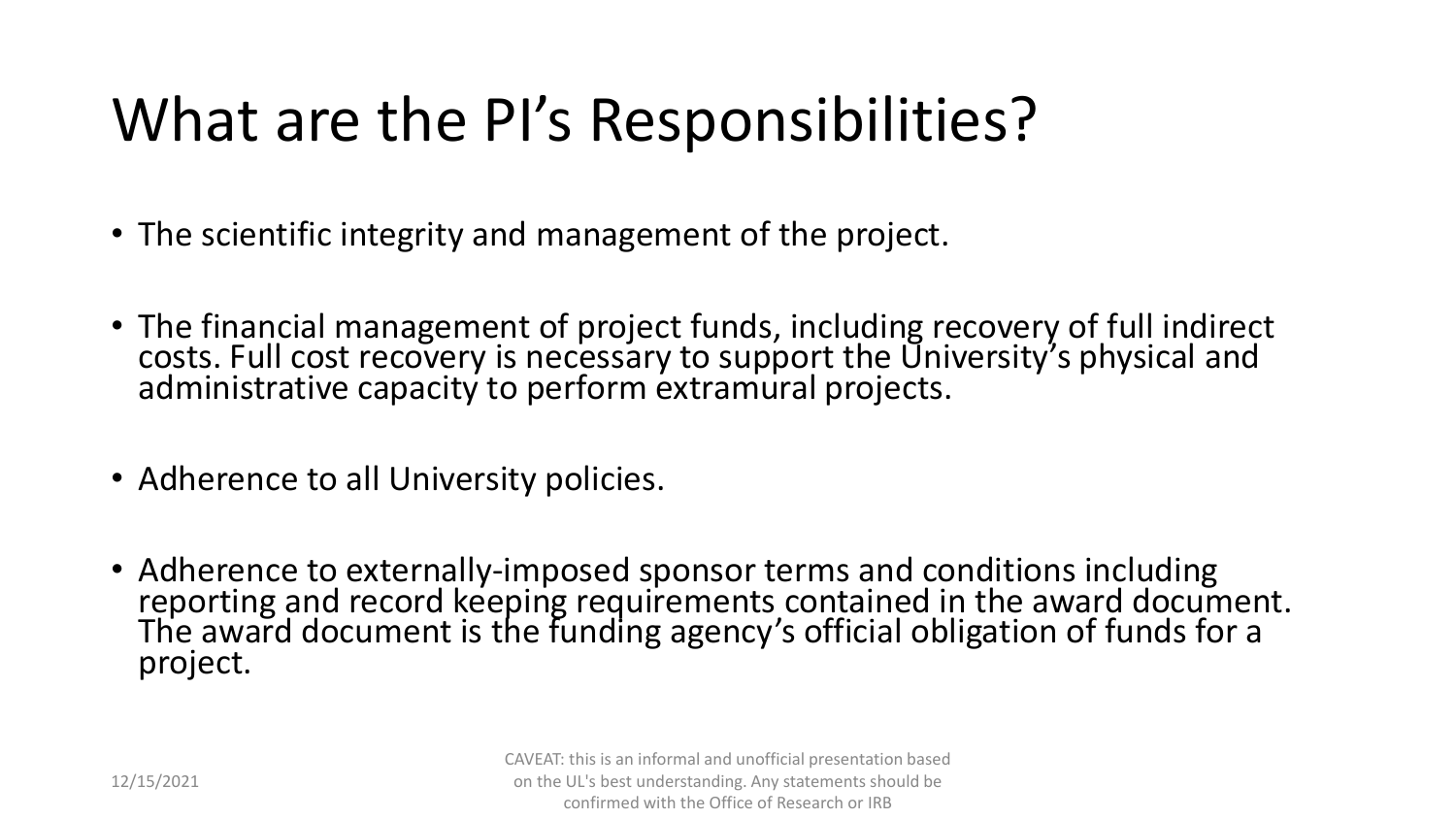#### Who can be a PI at UC Davis?

- "With the approval of the vice chancellor for research, UC Davis does allow some exceptions to the PI eligibility policy. Exceptions must be endorsed by the individual's department chair and the appropriate dean or vice chancellor."
- Exception requests via the [PI Eligibility Request form](https://research.ucdavis.edu/wp-content/uploads/Form-105_2018.pdf) are approved by the department head (UL) and the Office of Research.
- Library expectation for exception requests are
	- Leadership role in the project's design, funding and execution.
	- Credible project plan and budget.
	- PI [training](https://research.ucdavis.edu/proposals-grants-contracts/spo/spo-training/rao/) from SPO.
- Project Director is more general, if not official PI
- Project proposals submitted to SPO require approval by the unit head (Dean or similar). UL approves for the library. This provides a check that proposals for extramural funding were properly prepared, reviewed and approved by the unit.